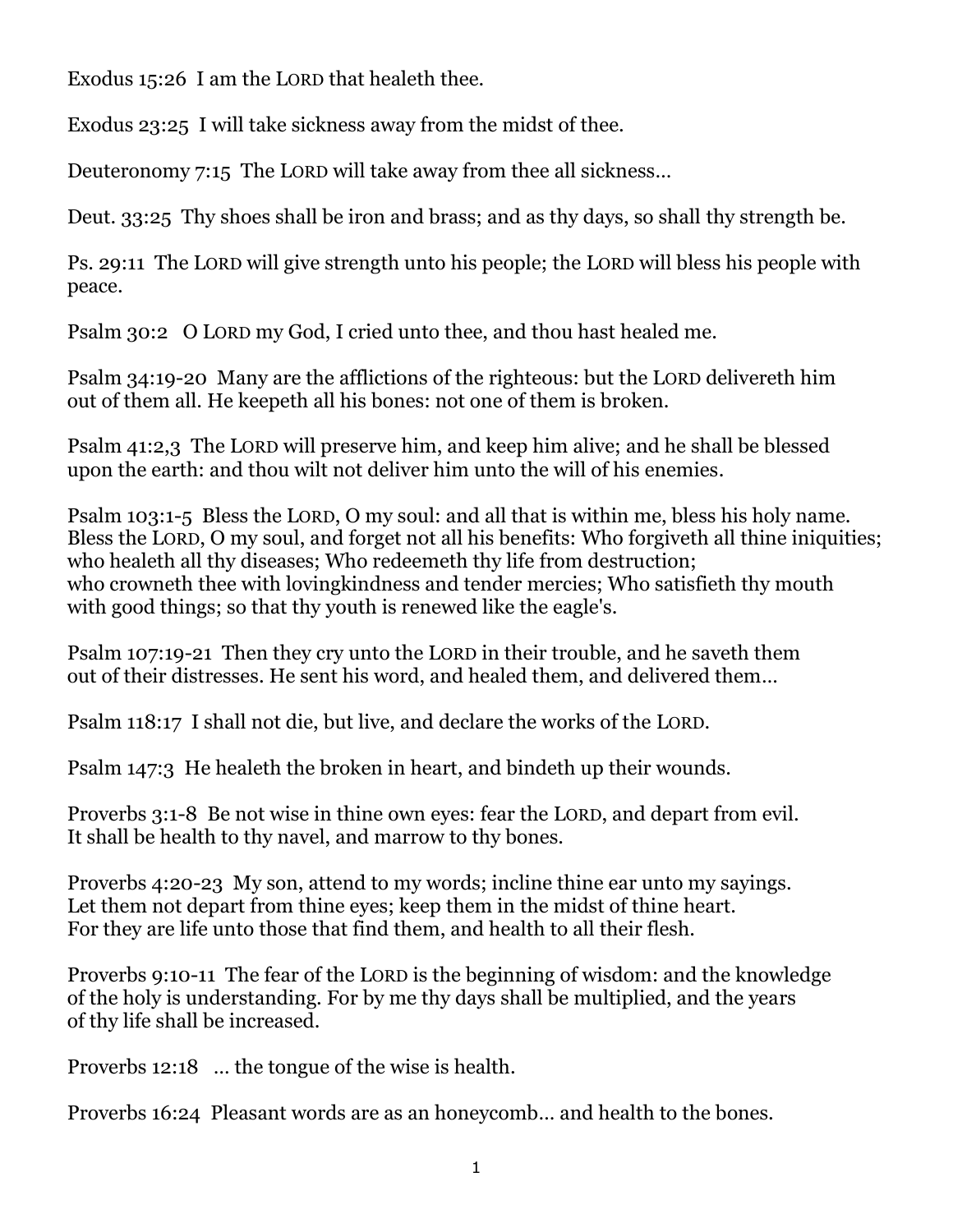Proverbs 17:22 A merry heart doeth good like a medicine:

Isaiah 38:20 The LORD was ready to save me: therefore we will sing my songs to the stringed instruments all the days of our life in the house of the LORD.

Isaiah 40:29 He giveth power to the faint; and to them that have no might he increaseth strength.

Isaiah 40:31; 41:10 But they that wait upon the LORD shall renew their strength; they shall mount up with wings as eagles; they shall run, and not be weary; and they shall walk, and not faint. \* Fear thou not; for I am with thee: be not dismayed; for I am thy God: I will strengthen thee; yea, I will help thee; yea, I will uphold thee with the right hand of my righteousness.

Jeremiah 30:17 For I will restore health unto thee, and I will heal thee of thy wounds, …

Jeremiah 33:6 Behold, I will bring it health and cure, and I will cure them, and will reveal unto them the abundance of peace and truth.

Nahum 1:9 He will make an utter end: [this] affliction shall not rise up the second time. This trouble will never happen again. GOD'S WORD Translation

Matthew 10:1 He gave them power against unclean spirits, to cast them out, and to heal all manner of sickness and all manner of disease.

Mark 16:17-18 They shall they cast out devils... they shall lay hands on the sick, and they shall recover.

1 Peter 2:24 Who his own self bare our sins in his own body on the tree, that we, being dead to sins, should live unto righteousness: by whose stripes ye were healed.

3 John 2 Beloved, I wish above all things that thou mayest prosper and be in health, even as thy soul prospereth.

Numbers 23:19 God is not a man, that he should lie; neither the son of man, that he should repent: hath he said, and shall he not do it? or hath he spoken, and shall he not make it good?

Isaiah 26:3 Thou wilt keep *him* in perfect peace, *whose* mind *is* stayed *on thee*: because he trusteth in thee.

Isaiah 55:11 So shall my word be that goeth forth out of my mouth: it shall not return unto me void, but it shall accomplish that which I please, and it shall prosper in the thing whereto I sent it.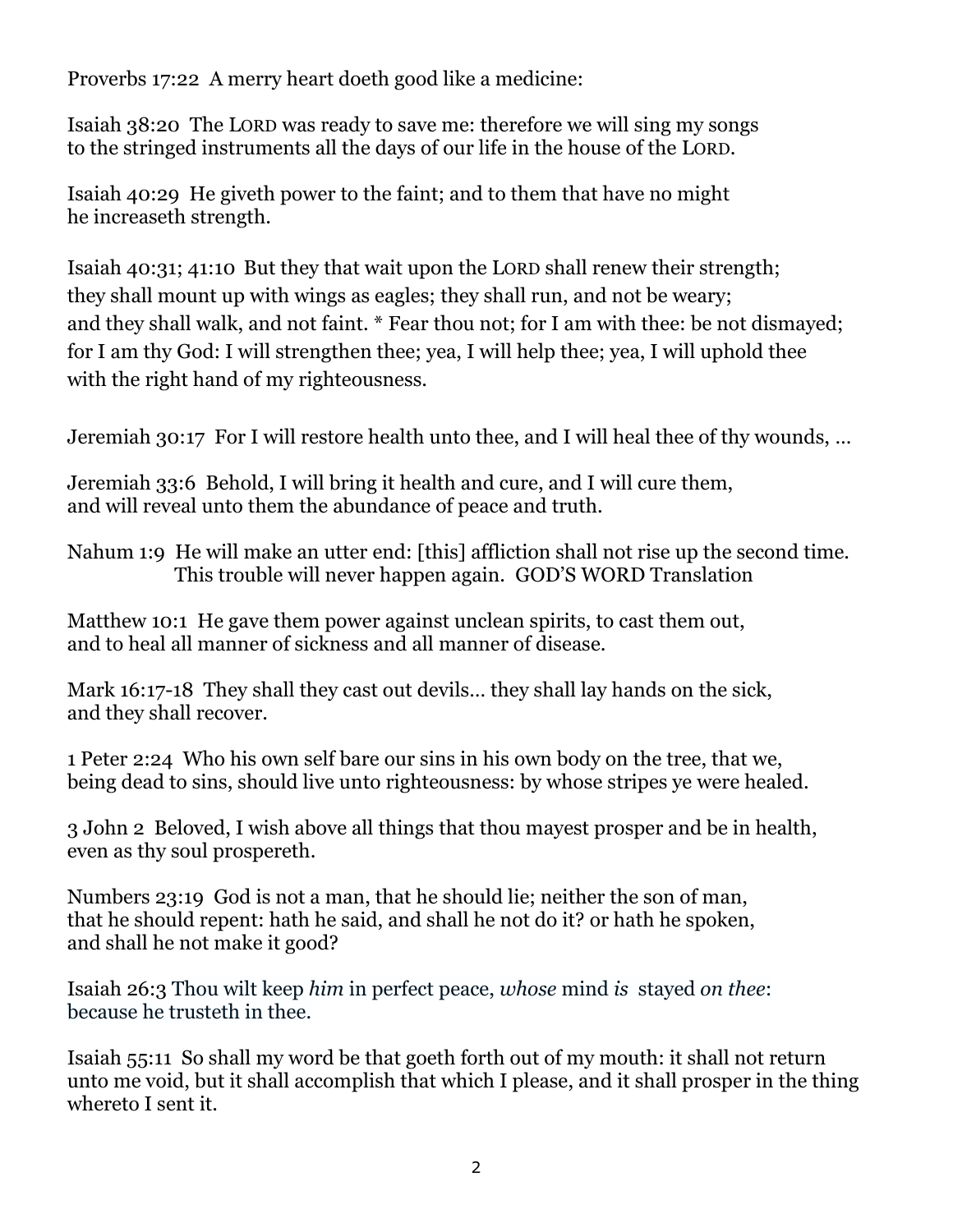Isaiah 58:11 And the LORD shall guide thee continually, and satisfy thy soul in drought, and make fat thy bones: and thou shalt be like a watered garden, and like a spring of water, whose waters fail not.

Amos 5:4 Seek ye me, and ye shall live.

Matthew 17:20 … Verily I say unto you, If ye have faith as a grain of mustard seed, ye shall say unto this mountain, Remove hence to yonder place; and it shall remove; and nothing shall be impossible unto you.

Matthew 18:18, 19 Verily I say unto you, Whatsoever ye shall bind on earth shall be bound in heaven: and whatsoever ye shall loose on earth shall be loosed in heaven. Again I say unto you, That if two of you shall agree on earth as touching anything that they shall ask, it shall be done for them of my Father which is in heaven.

Mat. 21:21 Jesus answered and said unto them, Verily I say unto you, If ye have faith, and doubt not, ye shall not only do this which is done to the fig tree, but also if ye shall say unto this mountain, Be thou removed, and be thou cast into the sea; it shall be done.

Mark 9:23 Jesus said unto him, If thou canst believe, all things are possible to him that believeth.

Mark 10:52 And Jesus said unto him, Go thy way; thy faith hath made thee whole. And immediately he received his sight, and followed Jesus in the way.

Mark 11:22-24 And Jesus answering saith unto them, Have faith in God. For verily I say unto you, That whosoever shall say unto this mountain, Be thou removed, and be thou cast into the sea; and shall not doubt in his heart, but shall believe that those things which he saith shall come to pass; he shall have whatsoever he saith. Therefore I say unto you, What things soever ye desire, when ye pray, believe that ye receive them, and ye shall have them.

Luke 1:45 And blessed is she that believed: for there shall be a performance of those things which were told her from the Lord.

John 6:63 It is the spirit that quickeneth; the flesh profiteth nothing: the words that I speak unto you, they are spirit, and they are life.

John 10:10 I am come that they might have life, and that they might have it more abundantly.

Romans 4:17-21 God… quickeneth the dead, and calleth those things which be not as though they were. Abraham… staggered not at the promise of God through unbelief; but was strong in faith, giving glory to God; And being fully persuaded that, what he had promised, he was able also to perform.

Romans 8:2 For the law of the Spirit of life in Christ Jesus hath made me free from the law of sin and death.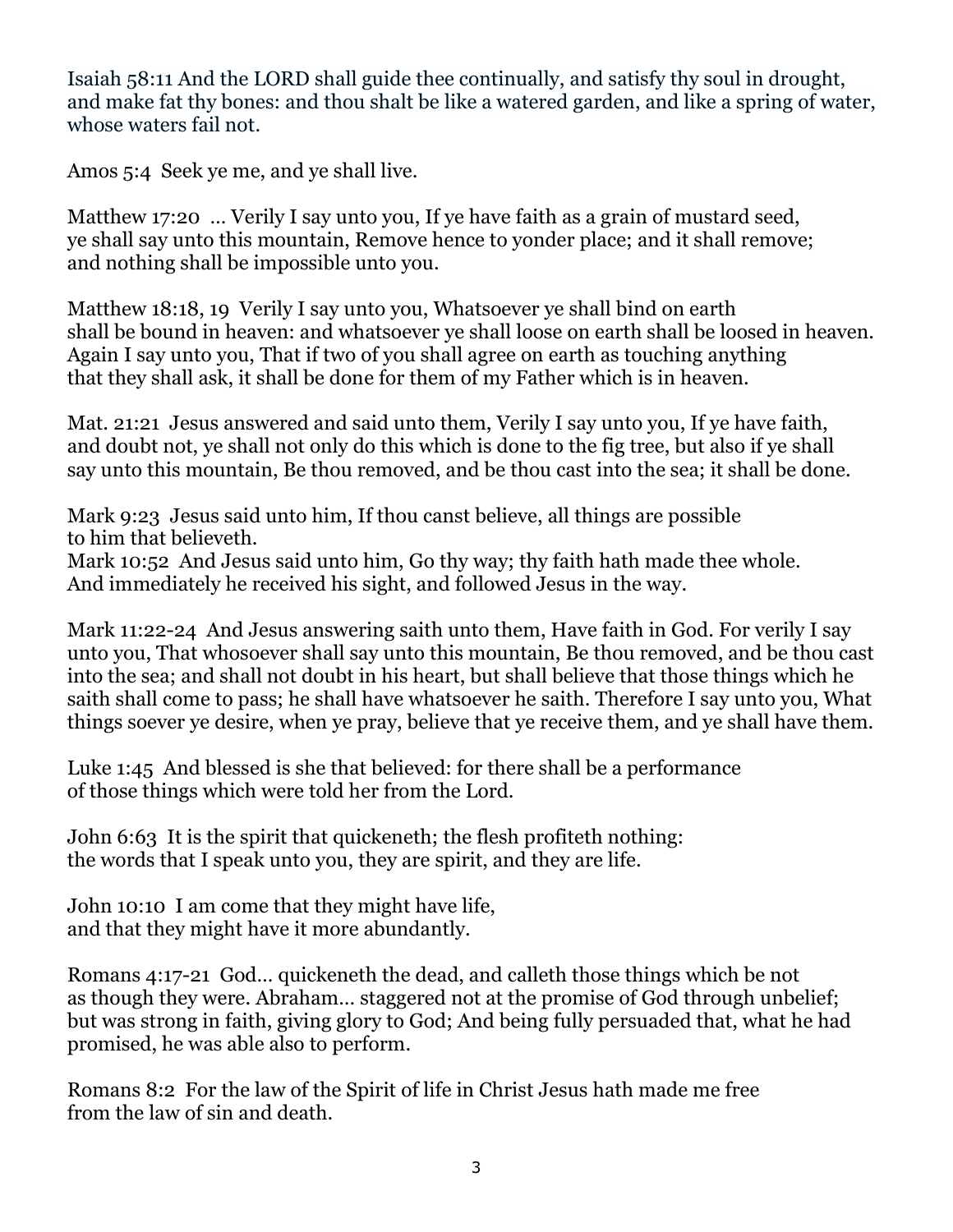Romans 8:11 But if the Spirit of him that raised up Jesus from the dead dwell in you, he that raised up Christ from the dead shall also quicken your mortal bodies by his Spirit that dwelleth in you.

2 Corinthians 5:7 For we walk by faith, not by sight.

Galatians 3:13, 14, 29 Christ hath redeemed us from the curse of the law…

Ephesians 6:10-18 Finally, my brethren, be strong in the Lord, and in the power of his might. Put on the whole armour of God… your loins girt about with truth, and having on the breastplate of righteousness; And your feet shod with the preparation of the gospel of peace; above all, taking the shield of faith, wherewith ye shall be able to quench all the fiery darts of the wicked. And take the helmet of salvation, and the sword of the Spirit, which is the word of God: Praying always with all prayer and supplication in the Spirit, and watching thereunto with all perseverance and supplication for all saints;

Colossians 1:13 Who hath delivered us from the power of darkness, and hath translated us into the kingdom of his dear Son: In whom we have redemption through his blood, even the forgiveness of sins:

2 Tim. 4:18 And the Lord shall deliver me from every evil work, and will preserve me unto his heavenly kingdom:

Hebrews 4:16 Let us therefore come boldly unto the throne of grace, that we may obtain mercy, and find grace to help in time of need.

Hebrews 6:11-12 And we desire that every one of you do shew the same diligence to the full assurance of hope unto the end: That ye be not slothful, but followers of them who through faith and patience inherit the promises.

Hebrews 10:19-23 Let us hold fast the profession of our faith without wavering; (for he is faithful that promised;)

1 Peter 5:8-11 Be sober, be vigilant; because your adversary the devil, as a roaring lion, walketh about, seeking whom he may devour: Whom resist stedfast in the faith, knowing that the same afflictions are accomplished in your brethren that are in the world. But the God of all grace, who hath called us unto his eternal glory by Christ Jesus, after that ye have suffered a while, make you perfect, stablish, strengthen, settle you. To him be glory and dominion for ever and ever.

2 Peter 1:3 According as his divine power hath given unto us all things that pertain unto life and godliness,

1 John 5:4-5 For whatsoever is born of God overcometh the world: and this is the victory that overcometh the world, even our faith. Who is he that overcometh the world, but he that believeth that Jesus is the Son of God?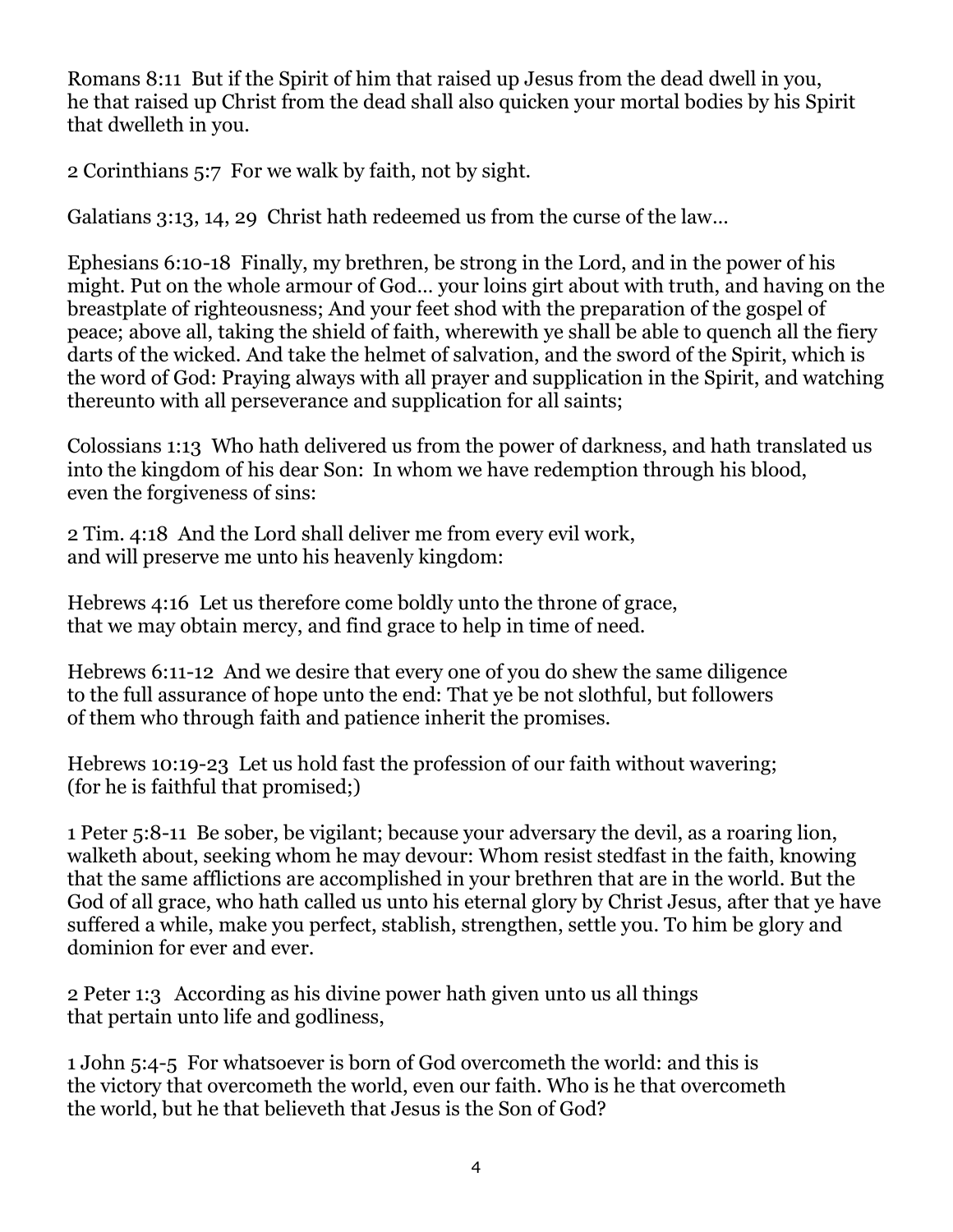Revelation 12:11 And they overcame him by the blood of the Lamb, and by the word of their testimony; and they loved not their lives unto the death.

## **Isaiah 53:4-5 Various Translations**

He Himself bore our sicknesses, and He carried our pains Holman Christian Standard Bible

Surely he has borne our sufferings and carried our sorrows… International Std Version

He certainly has taken upon himself our suffering and carried our sorrows GOD'S WORD®

Surely he has borne our sickness, and carried our suffering [World English Bible](http://biblehub.com/web/isaiah/53.htm)

## **Mathew 8:17 Various Translations**

He took our sicknesses and removed our diseases. New Living Translation He himself took our infirmities and carried away our diseases. NASB It was he who took our illnesses away and removed our diseases International Std Version He took away our weaknesses and removed our diseases [GOD'S WORD® Translation](http://biblehub.com/gwt/isaiah/53.htm)

For this purpose the Son of God was manifested, that he might destroy the works of the devil. 1 Jn. 3:8

… God anointed Jesus of Nazareth with the Holy Ghost and with power: who went about doing good, and healing all that were oppressed of the devil; for God was with him. Acts 10:38

And, behold, there was a woman which had a spirit of infirmity eighteen years, and was bowed together, and could in no wise lift up herself. And when Jesus saw her, he called her to him, and said unto her, Woman, thou art loosed from thine infirmity. And he laid his hands on her: and immediately she was made straight, and glorified God… ought not this woman, being a daughter of Abraham, whom Satan hath bound, lo, these eighteen years, be loosed from this bond on the Sabbath day? Luke 13:10-17

So that through death he [Jesus] might destroy him that had the power of death, that is, the devil. Hebrews 2:14

Psalm 18:32 It is God that girds me with strength, and makes my way perfect.

Ps. 27. 1 The LORD *is* my light and my salvation; whom shall I fear? the LORD *is* the strength of my life; of whom shall I be afraid?

Psalm 29:11 The LORD will give strength to His people; the LORD will bless His people with peace. Prov. 18:14 The spirit of a man will sustain his infirmity

Ps. 71:16 I will go in the strength of the Lord GOD:

Ps. 84:7 They go from strength to strength

Multiplying Freedom Ministries - MultiplyingFreedom.com - multiplyingfreedom@gmail.com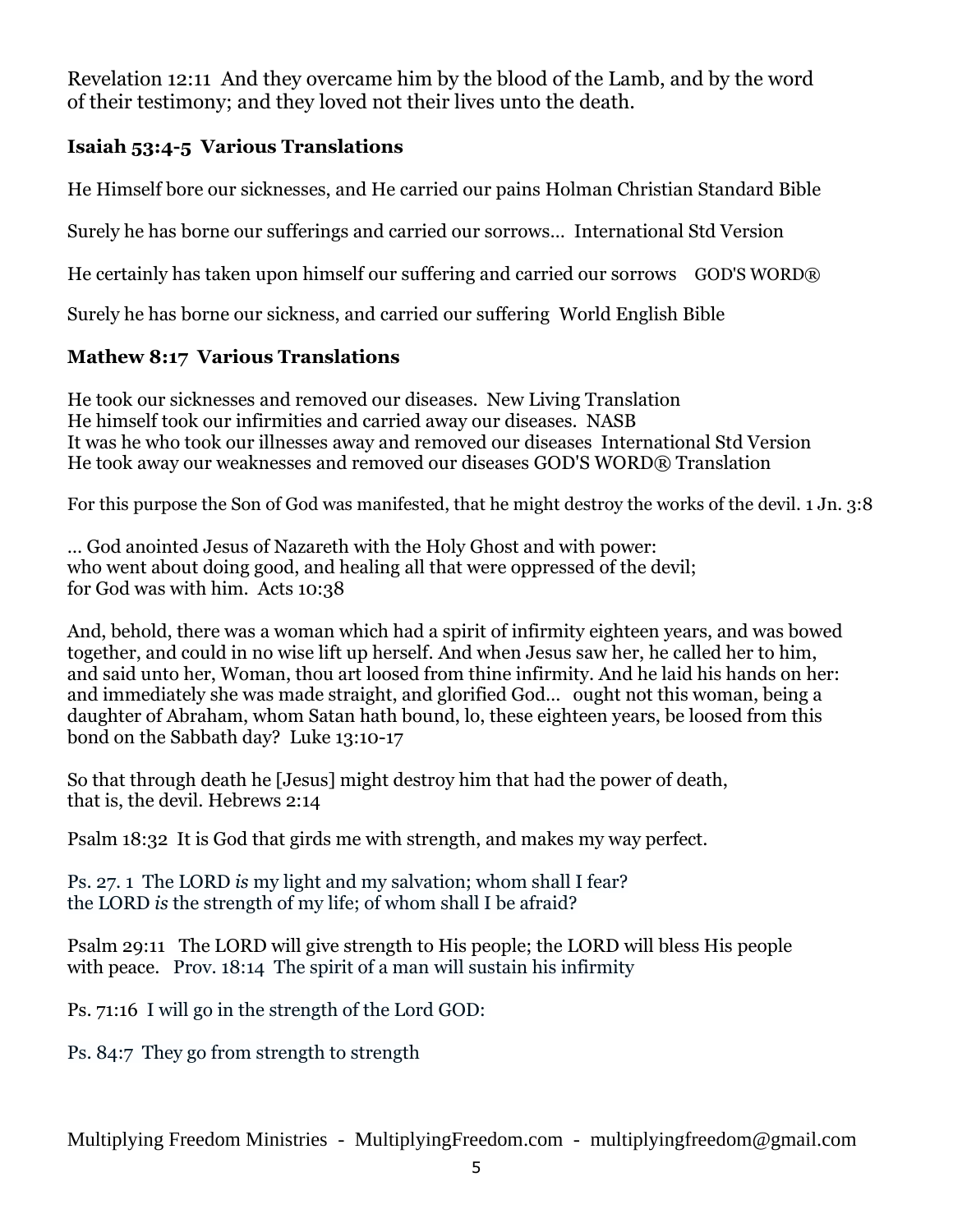## **Healing & Deliverance Miracles by Christ**

Delivering a man in the synagogue from demonic spirits Mk. 1:21-28; Lk. 4:31-37 Peter's mother-in-law Mt. 8:14-15; Mk. 1:29-31; Lk. 4:38-39; Healing & delivering all the sick and possessed in the city Mt 8:16-17; Mk 1:32-34; Lk 4:40-41 Preaching & healing all over Galilee Mt. 4:23-25; Mk. 1:39 Leper healed Mt. 8:1-4; Mk. 1:40-45; Lk. 5:12-16 Jesus heals & delivers multitudes from Judea & Syria. Power was coming from him, healing them all Lk. 6:17-19 Healing of a nobleman's son John 4:46-54 Centurion's servant healed Mt. 8:5-13; Lk. 7:1-10 Widow's son at Nain Lk. 7:11-17 Jesus heals from sicknesses, afflictions, demonic oppression, blindness Lk. 7:18-22 Casting out a blind and mute spirit Mt. 12:22-24; Lk. 11:14-16 Gadarene demoniac(s) Mt. 8:28-34; Mk. 5:1-20; Lk. 8:26-39 Healing a paralytic Mt. 9:2-8; Mk. 2:1-12; Lk. 5:17-26 Jairus' daughter Mt. 9:18-19, 23-26; Mk. 5:21-24; Lk. 8:40-42, 49-56 Woman with the issue of blood Mt. 9:20-22; Mk. 5:24-34; Lk. 8:43-48 A few healings at Nazareth Mk. 6:1-5 Healing of the man at the pool of Bethesda John 5:1-15 Two blind men Mt. 9:27-31 Casting out a spirit causing muteness Mt. 9:32-34 Healing a man with a withered hand Mt. 12:9-13; Mk. 3:1-5, Lk. 6:6-10 Healing & delivering multitudes Mt. 12:15-21; Mk. 3:7-12; Lk. 6:17-19 Widow's son raised from death Lk. 7:11-17 Healings before the feeding of the 5000 Mt. 14:14-15; Lk. 9:11; Jn. 6:1-2 Mass healings at Gennesaret; all who touched the fringe of his cloak were healed Mt. 14:34-36; Mk. 6:53-56 Syrophoenician (Canaanite) woman's daughter delivered Mt. 15:21-28; Mk. 7:24-30 Healing a deaf/mute man, and many others Mt. 15:29-31; Mk. 7:31-37 Healing the blind man of Bethsaida Mk. 8:22-26 Casting demons out of an epileptic boy Mt. 17:14-21; Mk. 9:14-29; Lk. 9:37-43a Healing a woman with an 18-year infirmity Lk. 13:10-17 Healing a man with dropsy (or edema) Lk. 14:1-6 Cleansing of ten lepers Lk. 17:11-19 Large crowds healed on the way to Jerusalem Mt. 19:2 Healing a man born blind John 9:1-41 Raising of Lazarus John 11:1-46 Bartimaeus / blind men Mt. 20:29-34; Mk. 10:46-52; Lk. 18:35-43 Blind and lame healed during the cleansing of the Temple Mt. 21:14 Healing of Malchus' ear Lk. 22:49-51

## **Healing & Deliverance Miracles by the Apostles and Others**

The apostles cast out many demons, and anoint the sick with oil and heal them Mk. 6:13 The Twelve go village to village, healing everywhere Lk. 9:1-6 Demons submit to the Seventy Lk. 10:17 The apostles are sent out and preach with signs following Mk. 16:20 Peter heals a lame man Jerusalem Acts [3:1-11](http://www.blueletterbible.org/Bible.cfm?b=Act&c=3#11) Wonders in Jerusalem; people bring the sick close to Peter's shadow; sick and demonized healed Acts [5:12-16](http://www.blueletterbible.org/Bible.cfm?b=Act&c=5#12) Stephen does great signs and wonders in Jerusalem Acts 6:8 Philip preaches Christ in Samaria, healing the lame and paralyzed, driving out demons Acts 8:4-13 Peter heals Eneas of a palsy (paralysis) at Lydda Acts [9:31-](http://www.blueletterbible.org/Bible.cfm?b=Act&c=9#33)[35](http://www.blueletterbible.org/Bible.cfm?b=Act&c=9#34) Peter raises Tabitha (Dorcas) to life Joppa Acts [9:36-41](http://www.blueletterbible.org/Bible.cfm?b=Act&c=9#36) Paul & Barnabas preach in Iconium with signs & wonders following Acts 14:1-3 Paul heals a cripple at Lystra Acts [14:8-10](http://www.blueletterbible.org/Bible.cfm?b=Act&c=14#8) Paul casts out a spirit of divination at Philippi Act[s 16:16-18](http://www.blueletterbible.org/Bible.cfm?b=Act&c=16#16)  Paul's heals via handkerchiefs and aprons, diseases & evil spirits leave in Corinth Acts [19:11,](http://bible.cfm/?b=Act&c=19#11) [12](http://www.blueletterbible.org/Bible.cfm?b=Act&c=19#12) Paul restores Eutychus to life Troas Acts [20:9-12](http://www.blueletterbible.org/Bible.cfm?b=Act&c=20#9) Paul shakes off a viper Malta Acts [28:1-6](http://www.blueletterbible.org/Bible.cfm?b=Act&c=28#3) Paul heals the father of Publius, and "the rest of the people on the island who had diseases" on Malta Act[s 28:7-9](http://www.blueletterbible.org/Bible.cfm?b=Act&c=28#7)

**There is no substitute for long, prayerful meditation upon the Scriptures, asking God to impart faith and revelation. Ask for the "Spirit of wisdom & revelation."**

Synoptic narratives follow the order in B. Throckmorton, *Gospel Parallels*, 5<sup>th</sup> ed. 1992

Narratives from John interspersed among the synoptics according to the order in K. Aland, *Synopsis of the Four Gospels*, 1982